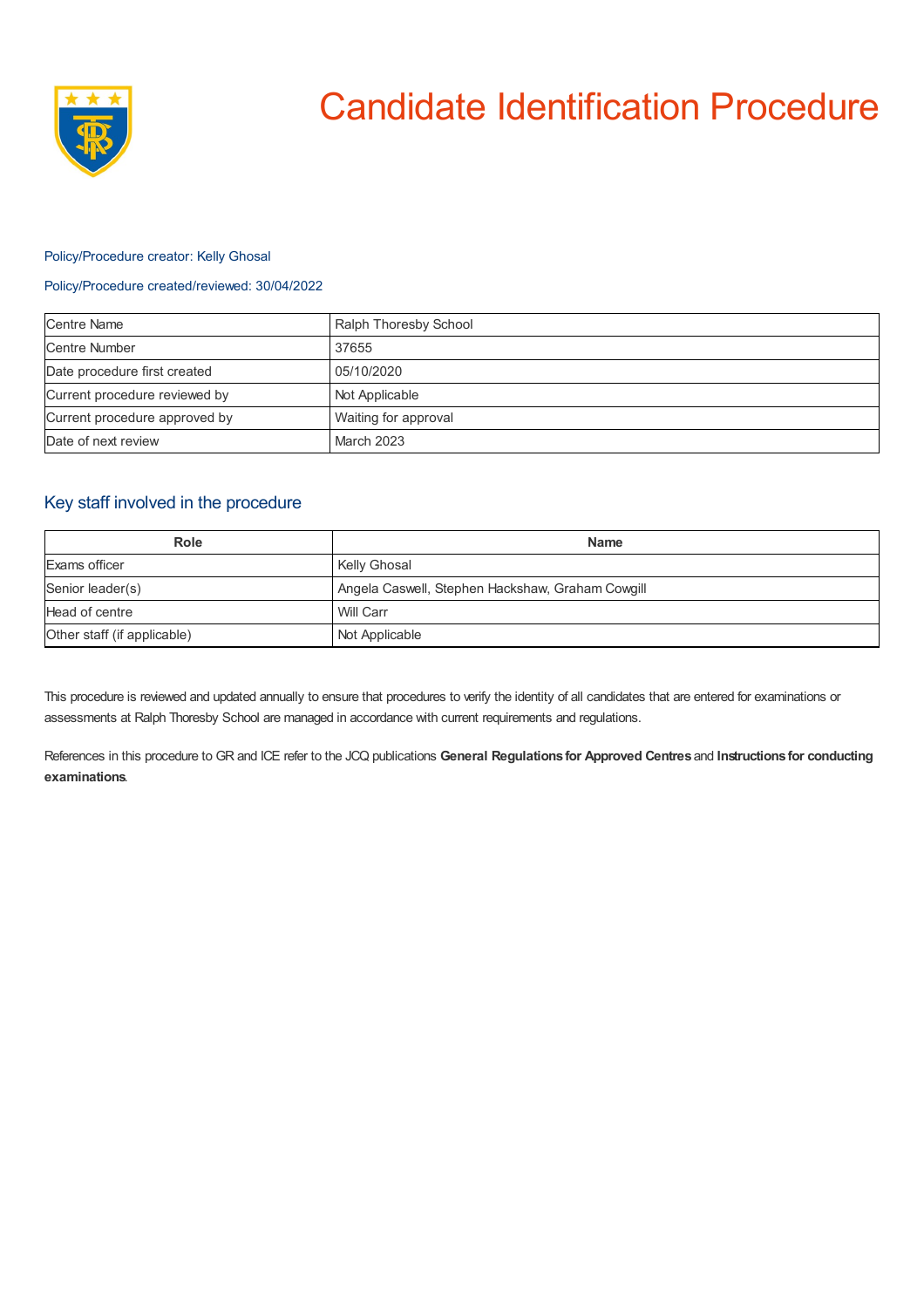# Purpose of the procedure

The purpose of this procedure is to confirm that Ralph Thoresby School:

- verifies the identity of all candidates that it enters for examinations or assessments (GR 5.6)
- has processes in place to be satisfied that that all candidate identities have been checked (GR 5.6)
- has written procedures in place to verify the identity of all candidates at the time of the examination or assessment (GR 5.9)

## 1. Process to check candidate identity

#### **Internal candidates**

The identity of students on roll at Ralph Thoresby School is checked as part of the initial registration process. (GR 5.6)

The process is:

- CTF from primary schools
- Admissions form on entry
- Photos taken in Y7 and subsequent years

#### **Private candidates**

The identity of candidates, not on roll at a centre but who may be accepted to take examinations, must be checked by a verification process which involves photo-ID. (GR 5.6)

#### At Ralph Thoresby School:

Our policy is not to accept private candidates, any we have taken has been previous candidate's to our centre and therefore their identity is already known.

## 2. Procedures to verify candidate identity at the time of the examination/assessment

Invigilators are able to establish the identity of all candidates sitting examinations by following the arrangements in place to carry out adequate checks. (ICE 16.1)

The arrangements at Ralph Thoresby School are:

- Desks have ID cards on with the candidate name and number
- Seating plan has photos of the candidates on
- HOY/SLT to check candidates entering the 'holding room'

The following measures are also in place:

- A private/external candidate or a transferred candidate who is not known to the centre will be asked to show photographic documentary evidence to prove that they are the same person who entered/registered for the examination/assessment, e.g. passport or photographic driving licence (ICE 16.2)
- Where it is impossible to identify a candidate due to the wearing of religious clothing, such as a veil, the candidate will be approached by a member of staff of the same gender and taken to a private room where they will be politely asked to remove the religious clothing for identification purposes (ICE 16.3)
- Invigilators will be informed of those candidates with access arrangements and made aware of the access arrangement(s) awarded (ICE 16.4)

## 3. Roles and Responsibilities